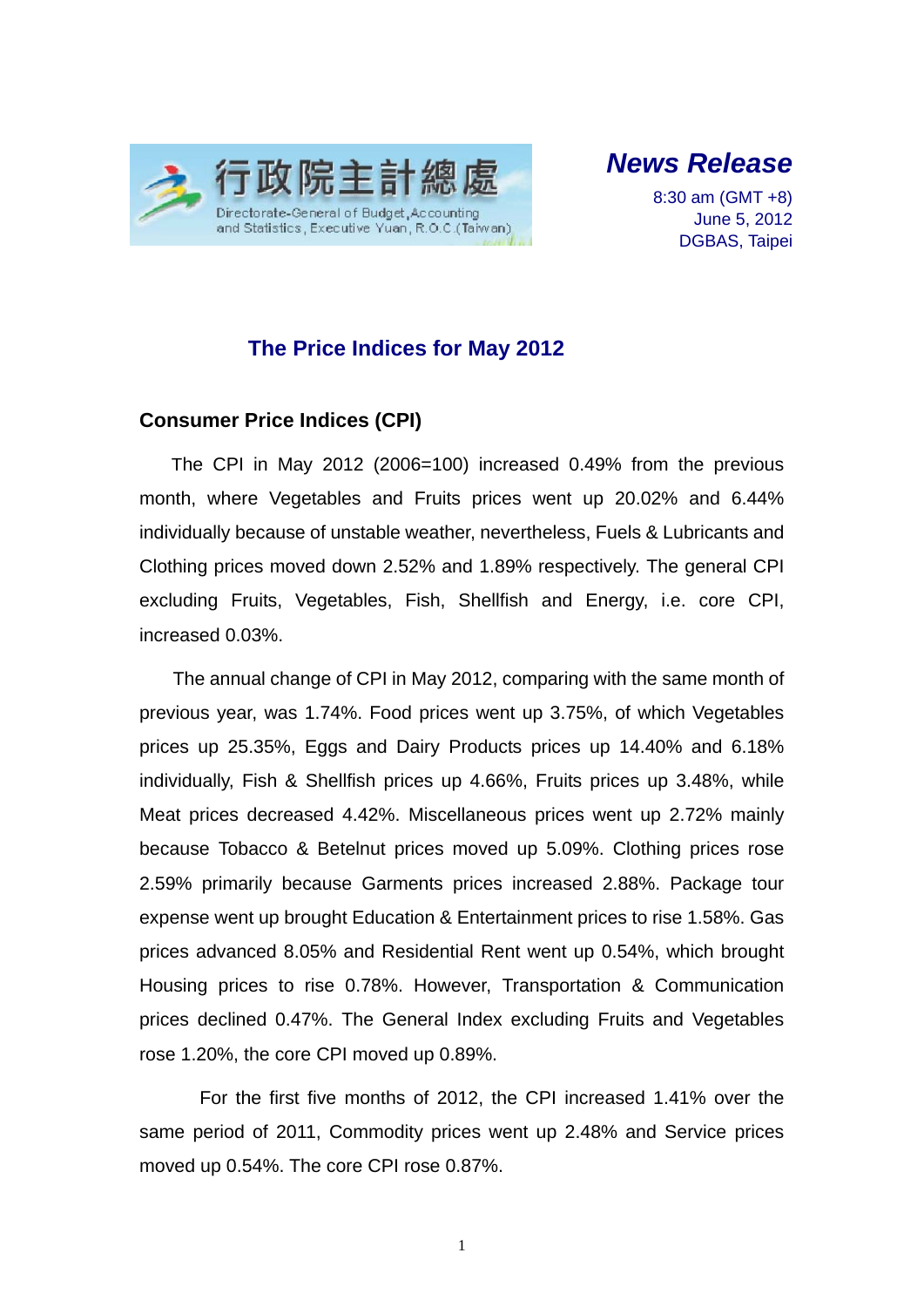

#### **CPI for Households in Different Disposable Income Groups**

For May 2012, the CPI for Lowest 20% Disposable Income Group and CPI for Middle 60% Disposable Income Group increased 1.69% and 1.73% separately, comparing with the same month of 2011, furthermore, CPI for Highest 20% Disposable Income Group rose 1.73%.

#### **Wholesale Price Indices (WPI)**

The WPI in May 2012 decreased 0.89% from the previous month, mainly because prices of Crude Petroleum & Natural Gas and Petroleum & Coal Products went down 6.11% and 3.24% respectively; furthermore, Chemical Material and Basic Metal moved down 3.16% and 1.18% individually, while Farm Products prices went up 11.52%. The WPI for Domestic Sales Excluding Imports declined 0.08%. Import price index went down 1.61%, and Export price index down 0.92%.

The annual change of WPI in May 2012, comparing with the same month of 2011, was minus 0.64%. Mainly because prices of Basic Metal, Chemical Material and Fabricated Metal Products went down 9.67%, 7.11% and 3.48% separately, nevertheless, prices of Petroleum & Coal Products and Crude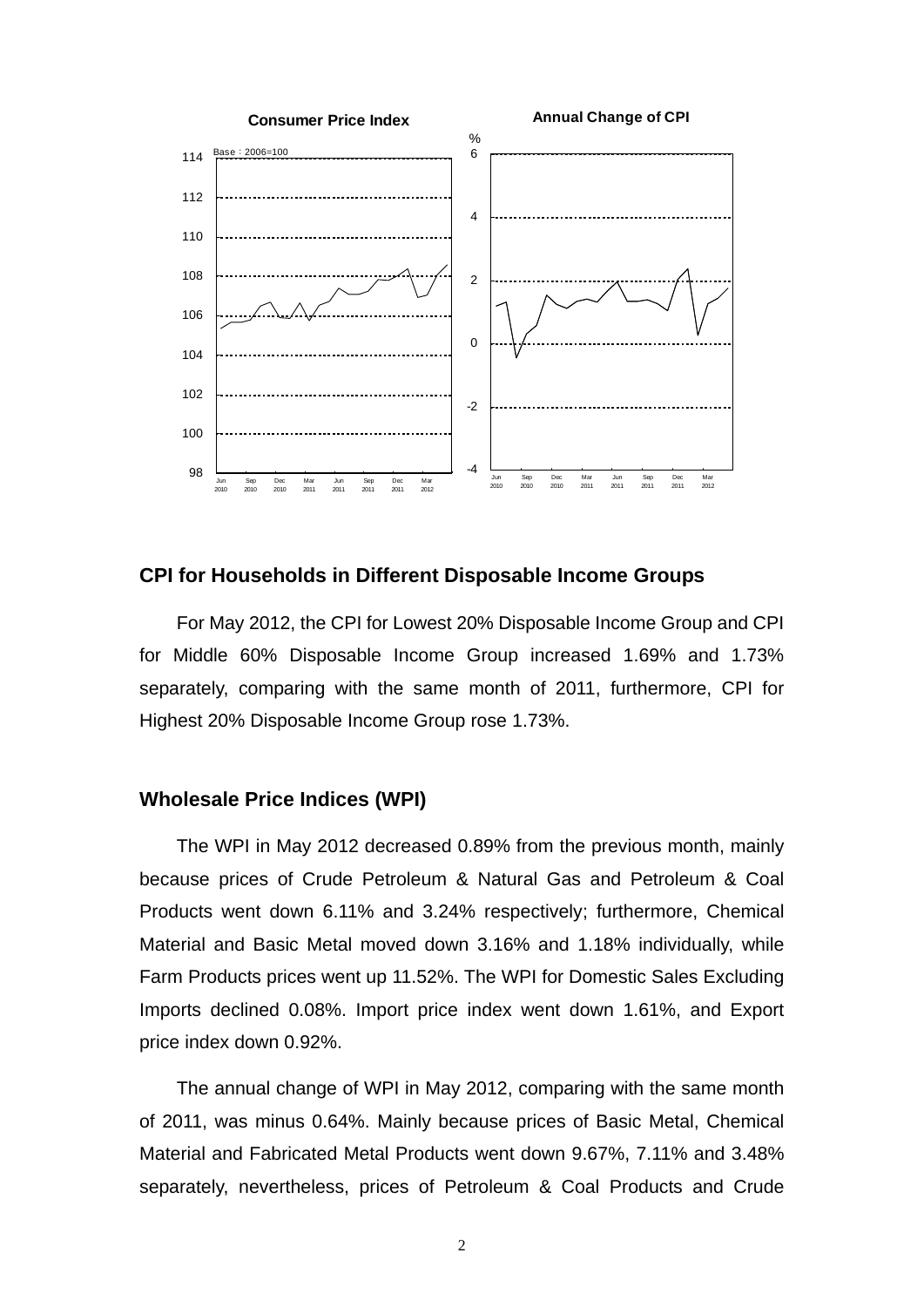Petroleum & Natural Gas went up 4.59% and 3.91% respectively. The WPI for Domestic Sales Excluding Imports fell 1.28%; Import price index declined 0.30%, and Export price index moved down 0.34%.

For the first five months of 2012, the WPI increased 0.91% compared with the same period of the previous year, of which the Import price index rose 2.54% and Export price index increased 0.84% respectively.



#### **Statistical Tables**

Table1 The Changes of Consumer Price Indices Table2 The Changes of Wholesale Price Indices Table3 The Changes of Import Price Indices Table4 The Changes of Export Price Indices

#### **For Further Information:**

*Statistics Database:* http://eng.stat.gov.tw/ *DGBAS* news releases on the Internet: http://eng.dgbas.gov.tw/ *Tel:* +886-2-23803449; *Fax:* +886-2-23803465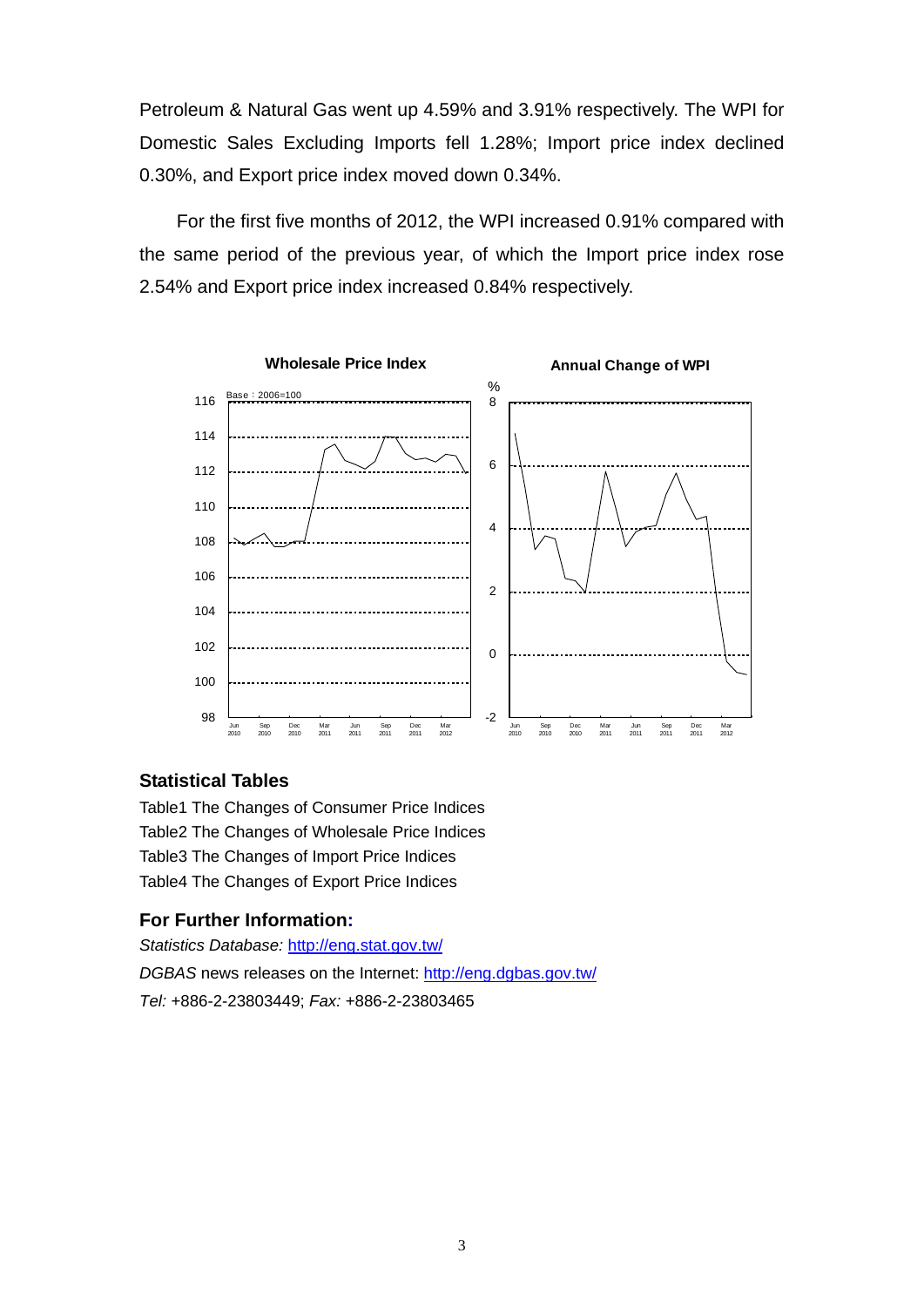| Table 1 The Changes of Consumer Price Indices |  |
|-----------------------------------------------|--|
| May 2012                                      |  |

|                                             | Weight          | Index of         | Compared           | Compared        | The First Five   |
|---------------------------------------------|-----------------|------------------|--------------------|-----------------|------------------|
|                                             | $(\%0)$         | May 2012         | with               | with the        | Months of 2012   |
|                                             |                 | $(2006=100)$     | Previous           | Same            | Compared with    |
| Groups                                      |                 |                  | Month              | Month of        | the Same Period  |
|                                             |                 |                  | (% )               | Previous        | of Previous Year |
|                                             |                 |                  |                    | Year $(\%)$     | (%)              |
|                                             |                 |                  |                    |                 |                  |
| General Index                               | 1,000.00        | 108.57           | 0.49               | 1.74            | 1.41             |
| <b>Basic Group</b><br>1. Food               | 260.82          | 117.72           | 2.41               | 3.75            | 3.13             |
| Cereals & Cereal Products                   | 19.72           | 123.18           | 0.25               | 2.11            | 3.39             |
| Meat                                        | 23.08           | 118.78           | $-0.43$            | $-4.42$         | $-2.53$          |
| Eggs                                        | 2.00            | 134.00           | 1.28               | 14.40           | 12.94            |
| Fish & Shellfish                            | 16.71           | 147.44           | 0.42               | 4.66            | 3.65             |
| Vegetables                                  | 24.81           | 106.46           | 20.02              | 25.35           | 28.36            |
| Fruits                                      | 27.59           | 111.63           | 6.44               | 3.48            | $-5.09$          |
| Dairy Products                              | 10.51           | 134.21           | 0.49               | 6.18            | 6.44             |
| Edible Oil                                  | 1.70            | 142.96           | $-2.04$            | $-2.14$         | 0.83             |
| 2. Clothing                                 | 41.72           | 117.91           | $-1.89$            | 2.59            | 3.53             |
| <b>Garments</b>                             | 26.97           | 118.43           | $-2.75$            | 2.88            | 3.02             |
| 3. Housing                                  | 279.47          | 103.59           | 0.02               | 0.78            | 0.93             |
| <b>Residential Rent</b>                     | 185.40          | 101.45           | 0.10               | 0.54            | 0.46             |
| Household Appliances                        | 27.89           | 107.70           | 0.03               | 0.74            | 1.56             |
| Water, Electricity & Gas Supply             | 36.87           | 111.63           | $-0.47$            | 2.45            | 2.93             |
| Gas                                         | 9.70            | 135.39           | $-1.46$            | 8.05            | 9.70             |
| 4. Transportation & Communication           | 140.42          | 104.58           | $-0.90$            | $-0.47$         | $-0.82$          |
| Fuels & Lubricants                          | 32.55           | 128.64           | $-2.52$            | 5.08            | 2.07             |
| <b>Communication Fee</b>                    | 31.77           | 82.14            | $-0.35$            | $-10.15$        | $-8.77$          |
| 5. Medicines & Medical Care                 | 47.41           | 109.99           | $-0.09$            | 0.48            | 0.85             |
| Medicines & Health Food                     | 10.62           | 132.12           | $-0.33$            | 0.92            | 1.31             |
| 6. Education & Entertainment                | 171.48          | 101.29           | 0.33               | 1.58            | 0.47             |
| <b>Educational Expense</b>                  | 111.25          | 98.20            | 0.06               | $-0.09$         | $-0.05$          |
| Entertainment Expense                       | 60.22           | 106.91           | 0.79               | 4.54            | 1.37             |
| 7. Miscellaneous                            | 58.68           | 113.45           | $-0.33$            | 2.72            | 2.21             |
| Tobacco & Betelnut                          | 14.65           | 141.59           | 1.75               | 5.09            | 4.19             |
| <b>Personal Care Services</b>               | 14.78           | 97.97            | $-2.23$            | 2.13            | 1.56             |
| <b>Commodity and Service Groups</b>         |                 |                  |                    |                 |                  |
| 1. Commodity                                | 437.11          | 113.70           | 0.90               | 2.86            | 2.48             |
| (Excluding Food)                            | 264.95          | 110.07           | $-0.74$            | 1.78            | 1.66             |
| Non-durable Consumer Goods                  | 299.12          | 119.26<br>119.46 | 1.52               | 3.80            | 3.04             |
| (Excluding Food)                            | 126.96<br>62.85 | 111.01           | $-0.81$<br>$-1.16$ | 2.96            | 2.22             |
| Semi-durable Consumer Goods                 | 75.14           | 92.16            | $-0.15$            | 1.25<br>$-0.29$ | 1.86<br>0.26     |
| <b>Durable Consumer Goods</b><br>2. Service | 562.89          | 104.36           | 0.16               | 0.83            | 0.54             |
| Food                                        | 88.66           | 114.93           | 0.66               | 2.38            | 2.07             |
| Housing                                     | 209.54          | 101.10           | 0.10               | 0.46            | 0.41             |
| Transportation & Communication              | 76.99           | 96.06            | $-0.12$            | $-3.63$         | $-2.99$          |
| Medical Care                                | 33.02           | 104.04           | 0.05               | 0.31            | 0.63             |
| Education & Entertainment                   | 129.64          | 108.80           | 0.32               | 2.69            | 1.36             |
| Miscellaneous                               | 23.83           | 99.24            | $-1.38$            | 1.98            | 1.65             |
| Special Groups                              |                 |                  |                    |                 |                  |
| General Index Excluding Fruits & Vegetables | 947.60          | 108.52           | $-0.09$            | 1.20            | 1.07             |
| General Index Excluding Food                | 739.18          | 105.24           | $-0.25$            | 0.98            | 0.75             |
| General Index Excluding Fruits, Vegetables, |                 |                  |                    |                 |                  |
| Fish, Shellfish & Energy                    | 866.64          | 106.86           | 0.03               | 0.89            | 0.87             |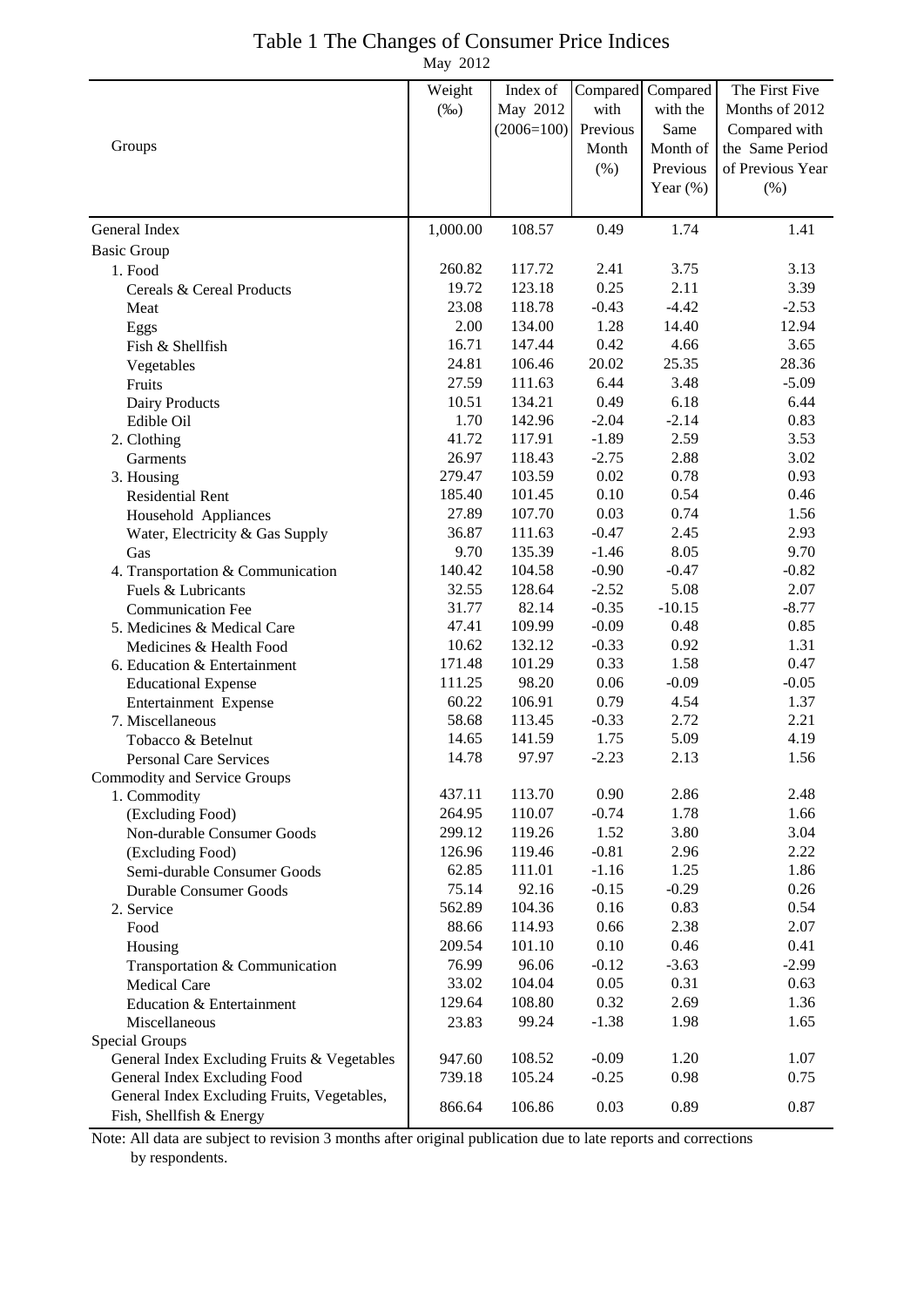# Table 2 The Changes of Wholesale Price Indices

May 2012

| Groups                                                            | Weight          | Index of May     | Compared     | Compared     | The First Five   |
|-------------------------------------------------------------------|-----------------|------------------|--------------|--------------|------------------|
|                                                                   | $(\%0)$         | 2012             | with         | with the     | Months of 2012   |
|                                                                   |                 | $(2006=100)$     | Previous     | Same         | Compared with    |
|                                                                   |                 |                  | Month        | Month of     | the Same Period  |
|                                                                   |                 |                  | (% )         | Previous     | of Previous Year |
|                                                                   |                 |                  |              | Year $(\%)$  | $(\% )$          |
| General Index                                                     | 1000.00         | 111.90           | $-0.89$      | $-0.64$      | 0.91             |
| <b>Domestic Sales Excluding Imports</b>                           | 307.86          | 117.67           | $-0.08$      | $-1.28$      | $-0.77$          |
| Imports                                                           | 327.09          | 122.54           | $-1.61$      | $-0.30$      | 2.54             |
| <b>Exports</b>                                                    | 365.05          | 95.84            | $-0.92$      | $-0.34$      | 0.84             |
| <b>Basic Group</b>                                                |                 |                  |              |              |                  |
| 1. Agriculture, Forestry, Fishing & Animal                        |                 |                  |              |              |                  |
| <b>Husbandry Products</b>                                         | 27.15           | 152.00           | 7.22         | 2.35         | 3.53             |
| (1) Farm Products                                                 | 12.87           | 144.02           | 11.52        | 7.32         | 0.88             |
| (2) Poultry & Livestock Products                                  | 6.60            | 123.39           | 4.67         | $-10.92$     | $-8.86$          |
| (3) Forest Products                                               | 0.41            | 103.98           | 1.38         | $-14.92$     | $-13.62$         |
| (4) Fishery Products                                              | 7.27            | 192.01           | 3.39         | 5.33         | 17.93            |
| 2. Quarrying & Mineral Products                                   | 57.59           | 169.74           | $-4.87$      | 2.03         | 9.90             |
| (1) Crude Petroleum & Natural Gas                                 | 45.78           | 165.21           | $-6.11$      | 3.91         | 12.79            |
| (2) Sand, Stone & Clay Quarrying                                  | 2.56            | 103.01           | 1.34         | 1.85         | 2.33             |
| (3) Other Mineral Products                                        | 9.25            | 215.46           | $-0.82$      | $-4.30$      | 0.97             |
| 3. Manufacturing Products                                         | 890.99          | 105.70           | $-0.80$      | $-1.09$      | $-0.11$          |
| $(1)$ Foods                                                       | 18.50           | 133.33           | $-0.21$      | $-0.50$      | 0.10             |
| (2) Beverages                                                     | 5.34            | 105.71           | 0.05         | 3.15         | 3.32             |
| (3) Tobaccos                                                      | 2.49            | 131.98           | 0.00         | 10.17        | 8.46             |
| (4) Textile Products                                              | 21.67           | 125.91           | 0.58         | $-5.41$      | $-5.94$          |
| (5) Wearing Apparel & Clothing Accessories                        | 4.65            | 103.81           | $-0.50$      | 3.24         | 6.27             |
| (6) Leather, Fur & Related Products                               | 4.97            | 115.18           | 0.56         | 5.22         | 5.63             |
| (7) Wood & Bamboo Products                                        | 2.15            | 115.69           | 0.02         | 1.22         | 1.63             |
| (8) Pulp, Paper, Paper Products & Printed Matter                  | 15.11           | 116.51           | 0.26         | $-4.44$      | $-4.83$          |
| (9) Petroleum & Coal Products                                     | 54.63           | 152.98           | $-3.24$      | 4.59         | 8.51             |
| (10)Chemical Material                                             | 91.92           | 124.79           | $-3.16$      | $-7.11$      | $-4.00$          |
| (11) Chemical Products & Medical Goods                            | 28.00           | 110.76           | $-0.48$      | 0.61         | 1.26             |
| (12) Rubber & Plastic Products                                    | 22.42           | 116.93           | $-0.23$      | 0.73         | 2.43             |
| (13) Non-metallic Mineral Products                                | 13.93           | 106.44           | 0.69         | 0.35         | 0.21             |
| $(14)$ Basic Metal                                                | 84.77           | 114.47           | $-1.18$      | $-9.67$      | $-8.03$          |
| (15) Fabricated Metal Products                                    | 42.26           | 110.66           | 0.05         | $-3.48$      | $-2.56$          |
| (16) Electronic Parts & Components                                | 261.17          | 74.05            | 0.04         | 1.42         | 0.90             |
| (17) Computer, Electronic & Optical Products                      | 64.22           | 76.61            | $-0.64$      | 3.36         | 3.17             |
| (18) Electrical Equipment                                         | 34.70           | 109.63           | $-0.27$      | $-0.37$      | $-0.59$          |
| (19) Machinery & Equipment                                        | 67.61<br>34.78  | 113.12<br>110.57 | 0.61<br>0.06 | 3.29<br>2.23 | 4.25<br>2.15     |
| (20) Transport Equipment & Parts                                  | 5.20            |                  | 0.00         | 3.68         | 4.75             |
| (21) Furniture & Fixtures                                         |                 | 110.12           | 0.14         | 2.86         | 3.15             |
| (22) Miscellaneous Products<br>4. Water Supply, Electricity & Gas | 10.51<br>24.28  | 111.84<br>126.64 | $-0.65$      | 0.80         | 1.29             |
| By Stage of Processing                                            |                 |                  |              |              |                  |
| 1.Raw Materials                                                   | 138.48          | 155.87           | $-3.36$      | $-2.53$      | 2.53             |
| 2. Intermediate Materials                                         | 356.29          | 111.92           | $-0.48$      | $-1.46$      | $-0.72$          |
| 3. Finished Goods                                                 |                 |                  |              |              |                  |
|                                                                   | 140.17<br>53.38 | 113.96<br>110.15 | 1.42<br>0.70 | 3.29<br>3.50 | 3.04<br>3.72     |
| (1) Capital Goods                                                 |                 |                  |              |              |                  |
| (2) Consumer Goods<br>Special Groups                              | 86.79           | 115.80           | 1.85         | 3.18         | 2.63             |
| <b>Domestic Sales</b>                                             | 634.95          | 119.91           | $-0.88$      | $-0.77$      | 0.95             |
| <b>Domestic Products</b>                                          | 672.91          | 106.63           | $-0.49$      | $-0.83$      | 0.02             |
| Non-Heavy Chemical Industrial Products                            | 166.01          | 115.04           | 0.06         | $-0.78$      | $-0.33$          |
| Heavy Chemical Industrial Products                                | 724.98          | 103.59           | $-1.02$      | $-1.18$      | $-0.07$          |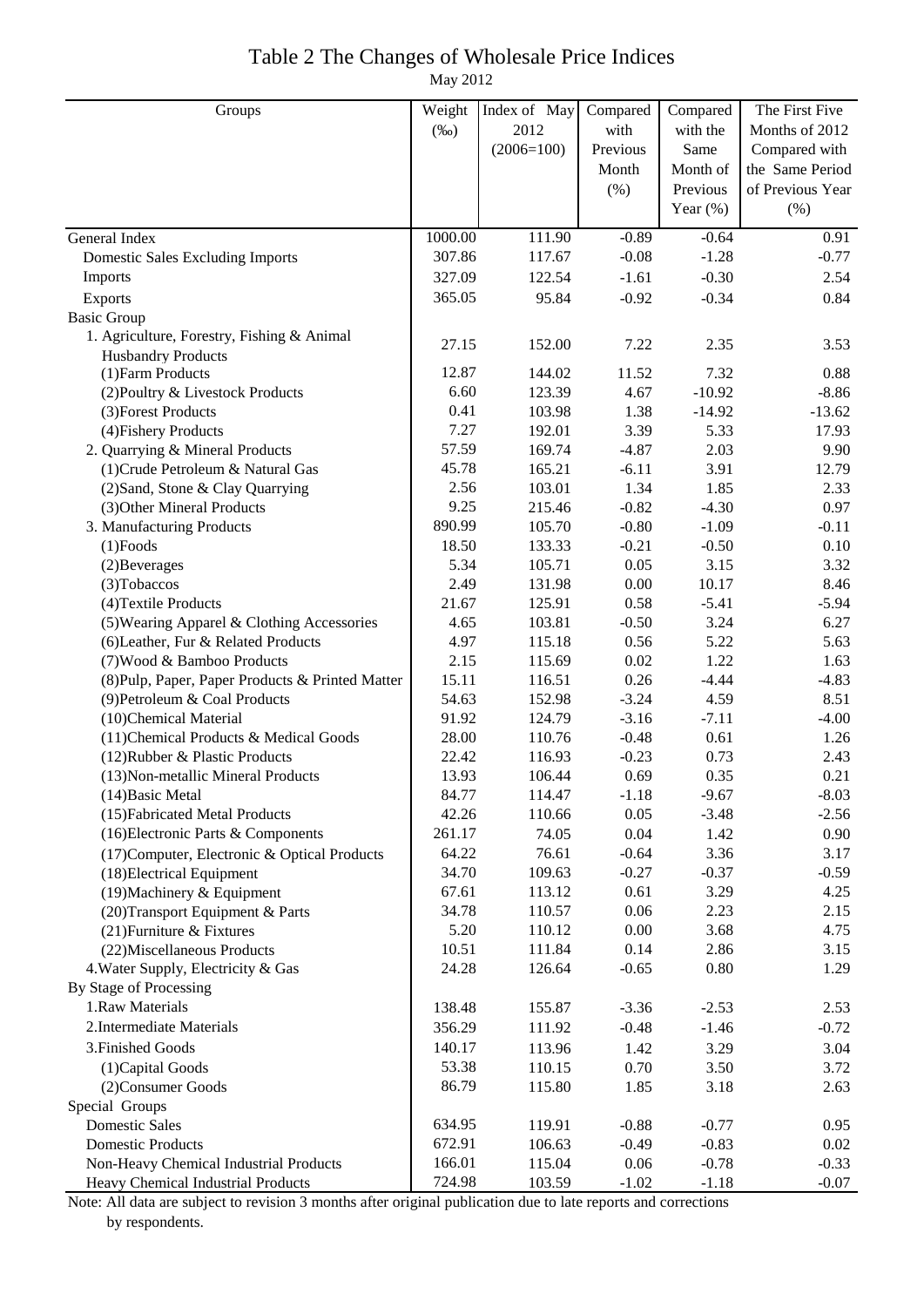### Table 3 The Changes of Import Price Indices

May 2012

| Groups                                                | Weight<br>$(\%0)$ | Index of<br>May 2012<br>$(2006=100)$ | Compared<br>with<br>Previous<br>Month<br>(% ) | Compared<br>with the<br>Same<br>Month of<br>Previous<br>Year $(\% )$ | The First Five<br>Months of<br>2012<br>Compared<br>with the<br>Same Period<br>of Previous<br>Year $(\%)$ |
|-------------------------------------------------------|-------------------|--------------------------------------|-----------------------------------------------|----------------------------------------------------------------------|----------------------------------------------------------------------------------------------------------|
| Basic Group (on N.T.D. Basis)                         |                   |                                      |                                               |                                                                      |                                                                                                          |
| General Index                                         | 1,000.00          | 122.54                               | $-1.61$                                       | $-0.30$                                                              | 2.54                                                                                                     |
| 1. Animal, Vegetable Products & Prepared<br>Foods     | 34.64             | 150.56                               | 0.55                                          | $-0.83$                                                              | $-1.23$                                                                                                  |
| 2. Mineral Products & Nonmetallic Mineral<br>Products | 208.51            | 171.60                               | $-4.44$                                       | 1.61                                                                 | 9.49                                                                                                     |
| 3. Textiles & Textile Articles                        | 13.85             | 132.73                               | $-3.09$                                       | $-10.92$                                                             | $-10.86$                                                                                                 |
| 4. Wood, Paper, Pulp & Articles Thereof               | 17.93             | 112.63                               | $-0.28$                                       | $-5.50$                                                              | $-5.16$                                                                                                  |
| 5. Chemicals, Plastics, Rubber & Articles<br>Thereof  | 147.68            | 119.34                               | $-1.79$                                       | $-2.77$                                                              | 0.07                                                                                                     |
| 6. Primary Metals & Articles Thereof                  | 118.38            | 113.05                               | $-1.05$                                       | $-9.83$                                                              | $-8.34$                                                                                                  |
| 7. Machinery, Optical & Precision Instruments         | 166.28            | 113.49                               | 0.90                                          | 3.97                                                                 | 4.11                                                                                                     |
| 8. Electronic Machinery                               | 258.41            | 80.94                                | 0.06                                          | 2.81                                                                 | 2.99                                                                                                     |
| 9. Transportation Equipment & Parts                   | 21.11             | 125.56                               | 0.57                                          | 3.32                                                                 | 3.08                                                                                                     |
| 10. Miscellaneous Products                            | 13.21             | 121.50                               | $-0.05$                                       | 2.30                                                                 | 1.31                                                                                                     |
| Basic Group (on U.S.D. Basis)                         |                   |                                      |                                               |                                                                      |                                                                                                          |
| General Index                                         | 1,000.00          | 135.28                               | $-1.61$                                       | $-2.80$                                                              | 0.86                                                                                                     |
| 1. Animal, Vegetable Products & Prepared<br>Foods     | 34.64             | 166.24                               | 0.55                                          | $-3.32$                                                              | $-2.84$                                                                                                  |
| 2. Mineral Products & Nonmetallic Mineral<br>Products | 208.51            | 189.37                               | $-4.45$                                       | $-0.94$                                                              | 7.69                                                                                                     |
| 3. Textiles & Textile Articles                        | 13.85             | 146.51                               | $-3.09$                                       | $-13.16$                                                             | $-12.30$                                                                                                 |
| 4. Wood, Paper, Pulp & Articles Thereof               | 17.93             | 124.35                               | $-0.28$                                       | $-7.88$                                                              | $-6.71$                                                                                                  |
| 5.Chemicals, Plastics, Rubber & Articles<br>Thereof   | 147.68            | 131.77                               | $-1.78$                                       | $-5.21$                                                              | $-1.57$                                                                                                  |
| 6. Primary Metals & Articles Thereof                  | 118.38            | 124.89                               | $-1.05$                                       | $-12.09$                                                             | $-9.84$                                                                                                  |
| 7. Machinery, Optical & Precision Instruments         | 166.28            | 125.26                               | 0.90                                          | 1.36                                                                 | 2.40                                                                                                     |
| 8. Electronic Machinery                               | 258.41            | 89.35                                | 0.06                                          | 0.22                                                                 | 1.31                                                                                                     |
| 9. Transportation Equipment & Parts                   | 21.11             | 138.58                               | 0.57                                          | 0.73                                                                 | 1.40                                                                                                     |
| 10. Miscellaneous Products                            | 13.21             | 134.11                               | $-0.05$                                       | $-0.27$                                                              | $-0.34$                                                                                                  |